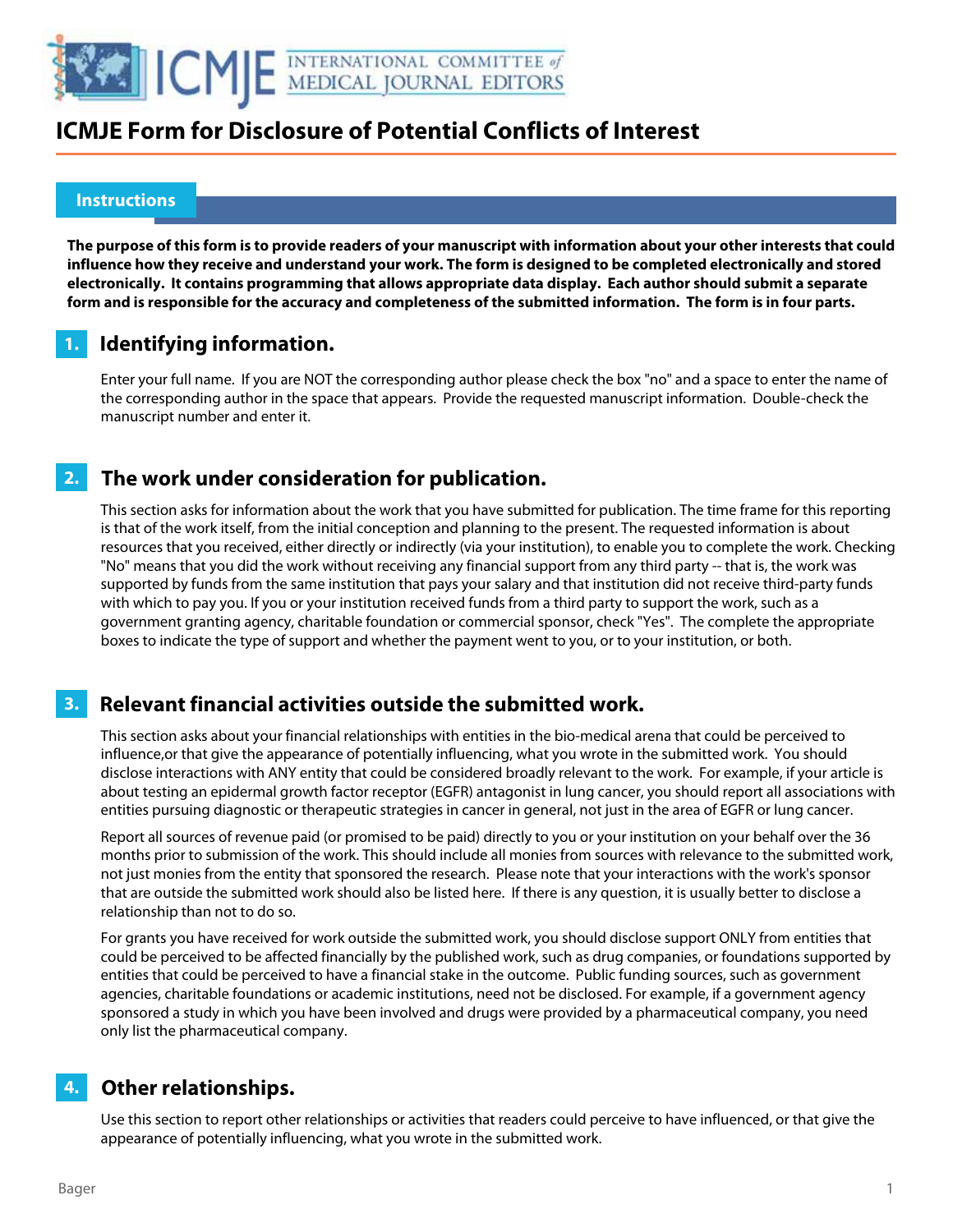

| <b>Section 1.</b>                   | <b>Identifying Information</b>       |                                                                                                |                                                         |
|-------------------------------------|--------------------------------------|------------------------------------------------------------------------------------------------|---------------------------------------------------------|
| 1. Given Name (First Name)<br>Palle |                                      | 2. Surname (Last Name)<br>Bager                                                                | 3. Effective Date (07-August-2008)<br>04-September-2012 |
|                                     | 4. Are you the corresponding author? | Yes<br>No                                                                                      |                                                         |
| 5. Manuscript Title                 |                                      | Frequency of iron substitution and anemia at discharge from a Danish upper GI bleeding centre. |                                                         |

6. Manuscript Identifying Number (if you know it)

## **The Work Under Consideration for Publication**

Did you or your institution at any time receive payment or services from a third party for any aspect of the submitted work (including but not limited to grants, data monitoring board, study design, manuscript preparation, statistical analysis, etc…)?

| The Work Under Consideration for Publication                                                                                                     |                      |                                       |                                         |                       |            |                       |  |  |  |
|--------------------------------------------------------------------------------------------------------------------------------------------------|----------------------|---------------------------------------|-----------------------------------------|-----------------------|------------|-----------------------|--|--|--|
| <b>Type</b>                                                                                                                                      | <b>No</b>            | <b>Money</b><br><b>Paid</b><br>to You | <b>Money to</b><br>Your<br>Institution* | <b>Name of Entity</b> | Comments** |                       |  |  |  |
| 1. Grant                                                                                                                                         | $ \mathcal{V} $      |                                       |                                         |                       |            | $\times$              |  |  |  |
|                                                                                                                                                  |                      |                                       |                                         |                       |            | <b>ADD</b>            |  |  |  |
| 2. Consulting fee or honorarium                                                                                                                  | $ \mathcal{V} $      |                                       |                                         |                       |            | $\times$              |  |  |  |
|                                                                                                                                                  |                      |                                       |                                         |                       |            | <b>ADD</b>            |  |  |  |
| 3. Support for travel to meetings for<br>the study or other purposes                                                                             | $\boxed{\checkmark}$ |                                       |                                         |                       |            | $\times$              |  |  |  |
|                                                                                                                                                  |                      |                                       |                                         |                       |            | <b>ADD</b>            |  |  |  |
| 4. Fees for participation in review<br>activities such as data monitoring<br>boards, statistical analysis, end<br>point committees, and the like | $\boxed{\checkmark}$ |                                       |                                         |                       |            | $\boldsymbol{\times}$ |  |  |  |
|                                                                                                                                                  |                      |                                       |                                         |                       |            | <b>ADD</b>            |  |  |  |
| 5. Payment for writing or reviewing<br>the manuscript                                                                                            | $\boxed{\checkmark}$ |                                       |                                         |                       |            | $\times$              |  |  |  |
|                                                                                                                                                  |                      |                                       |                                         |                       |            | <b>ADD</b>            |  |  |  |
| 6. Provision of writing assistance,<br>medicines, equipment, or<br>administrative support                                                        | $\blacktriangledown$ |                                       |                                         |                       |            | $\times$              |  |  |  |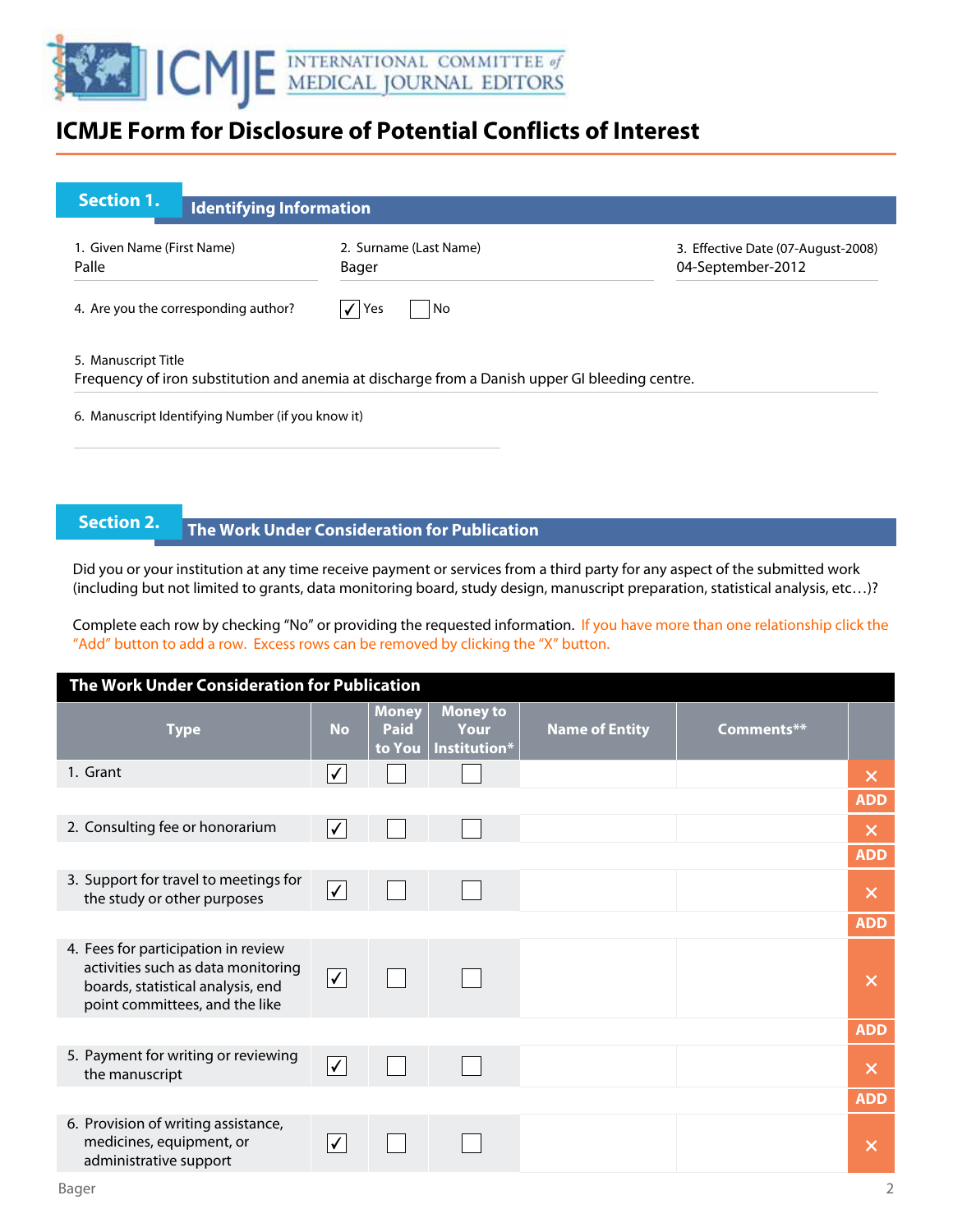

| The Work Under Consideration for Publication |             |           |              |                                                                                                                                      |                       |            |            |  |  |
|----------------------------------------------|-------------|-----------|--------------|--------------------------------------------------------------------------------------------------------------------------------------|-----------------------|------------|------------|--|--|
|                                              | <b>Type</b> | <b>No</b> | <b>Money</b> | Money to<br>$\begin{array}{ c c } \hline \texttt{Pad} & \texttt{Your} \\ \hline \texttt{to You} & \texttt{Institution*} \end{array}$ | <b>Name of Entity</b> | Comments** |            |  |  |
|                                              |             |           |              |                                                                                                                                      |                       |            | <b>ADD</b> |  |  |
| 7. Other                                     |             |           |              |                                                                                                                                      |                       |            | $\times$   |  |  |
|                                              |             |           |              |                                                                                                                                      |                       |            | <b>ADD</b> |  |  |

\* This means money that your institution received for your efforts on this study.

\*\* Use this section to provide any needed explanation.

### **Section 3.** Relevant financial activities outside the submitted work.

Place a check in the appropriate boxes in the table to indicate whether you have financial relationships (regardless of amount of compensation) with entities as described in the instructions. Use one line for each entity; add as many lines as you need by clicking the "Add +" box. You should report relationships that were present during the 36 months prior to submission.

| Relevant financial activities outside the submitted work         |                                 |                                       |                                         |               |                 |                           |  |
|------------------------------------------------------------------|---------------------------------|---------------------------------------|-----------------------------------------|---------------|-----------------|---------------------------|--|
| <b>Type of Relationship (in</b><br>alphabetical order)           | <b>No</b>                       | <b>Money</b><br><b>Paid to</b><br>You | <b>Money to</b><br>Your<br>Institution* | <b>Entity</b> | <b>Comments</b> |                           |  |
| 1. Board membership                                              | $\checkmark$                    |                                       |                                         |               |                 | $\times$                  |  |
|                                                                  |                                 |                                       |                                         |               |                 | <b>ADD</b>                |  |
| 2. Consultancy                                                   | $\blacktriangledown$            |                                       |                                         |               |                 | $\times$                  |  |
|                                                                  |                                 |                                       |                                         |               |                 | <b>ADD</b>                |  |
| 3. Employment                                                    | $\blacktriangledown$            |                                       |                                         |               |                 | $\boldsymbol{\mathsf{x}}$ |  |
|                                                                  |                                 |                                       |                                         |               |                 | <b>ADD</b>                |  |
| 4. Expert testimony                                              | $\blacktriangledown$            |                                       |                                         |               |                 | $\boldsymbol{\mathsf{x}}$ |  |
|                                                                  |                                 |                                       |                                         |               |                 | <b>ADD</b>                |  |
| 5. Grants/grants pending                                         | √                               |                                       |                                         |               |                 | $\boldsymbol{\mathsf{x}}$ |  |
|                                                                  |                                 |                                       |                                         |               |                 | <b>ADD</b>                |  |
| 6. Payment for lectures including<br>service on speakers bureaus | $\overline{\blacktriangledown}$ |                                       |                                         |               |                 | $\times$                  |  |
|                                                                  |                                 |                                       |                                         |               |                 | <b>ADD</b>                |  |
| 7. Payment for manuscript<br>preparation                         | $\checkmark$                    |                                       |                                         |               |                 | $\times$                  |  |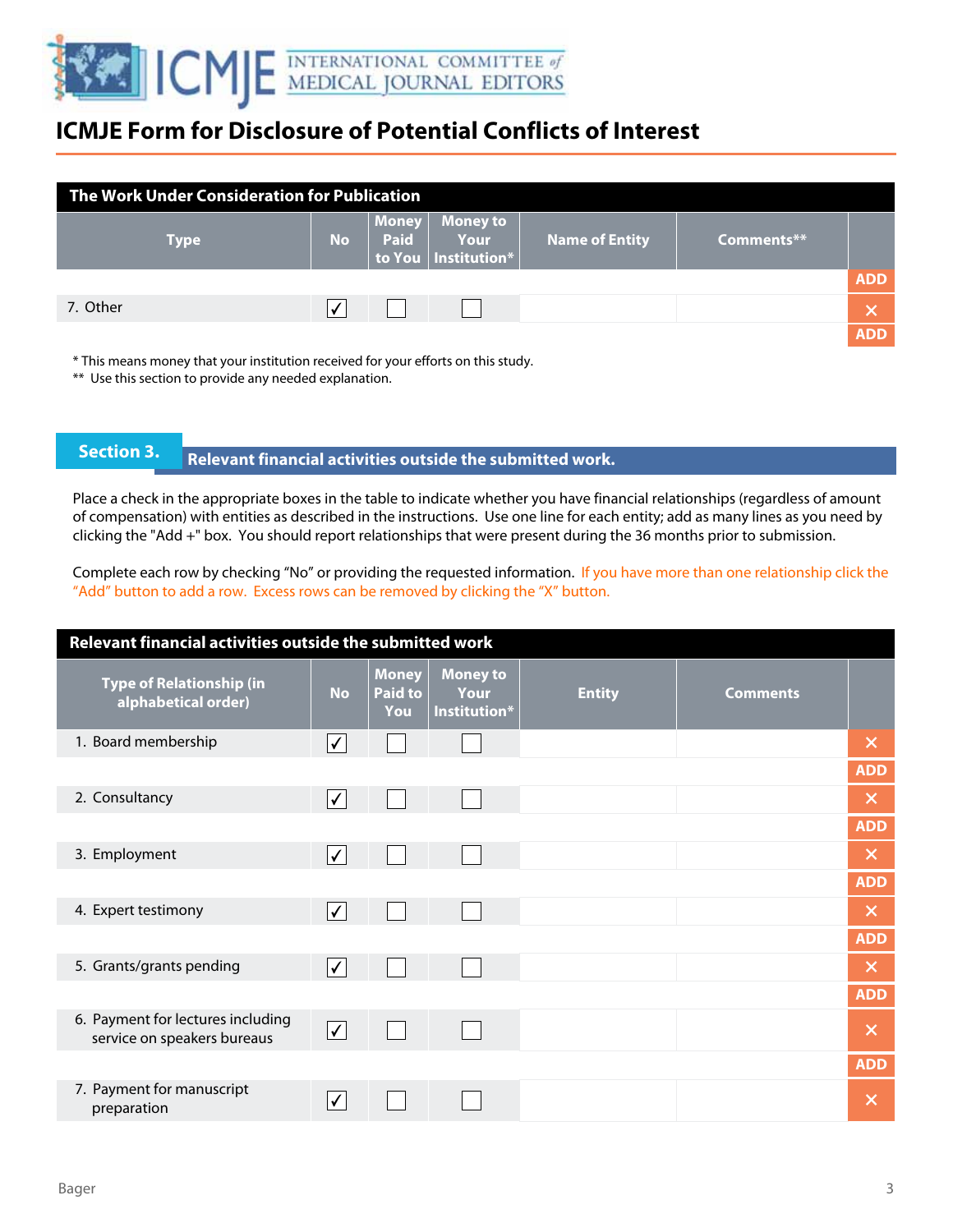

| Relevant financial activities outside the submitted work                           |                           |                                       |                                         |               |                 |                           |  |  |
|------------------------------------------------------------------------------------|---------------------------|---------------------------------------|-----------------------------------------|---------------|-----------------|---------------------------|--|--|
| <b>Type of Relationship (in</b><br>alphabetical order)                             | <b>No</b>                 | <b>Money</b><br><b>Paid to</b><br>You | <b>Money to</b><br>Your<br>Institution* | <b>Entity</b> | <b>Comments</b> |                           |  |  |
|                                                                                    |                           |                                       |                                         |               |                 | <b>ADD</b>                |  |  |
| 8. Patents (planned, pending or<br>issued)                                         | $ \mathcal{V} $           |                                       |                                         |               |                 | $\times$                  |  |  |
|                                                                                    |                           |                                       |                                         |               |                 | <b>ADD</b>                |  |  |
| 9. Royalties                                                                       | $\blacktriangledown$      |                                       |                                         |               |                 | $\boldsymbol{\mathsf{x}}$ |  |  |
|                                                                                    |                           |                                       |                                         |               |                 | <b>ADD</b>                |  |  |
| 10. Payment for development of<br>educational presentations                        | $ \checkmark $            |                                       |                                         |               |                 | $\times$                  |  |  |
|                                                                                    |                           |                                       |                                         |               |                 | <b>ADD</b>                |  |  |
| 11. Stock/stock options                                                            | $\blacktriangledown$      |                                       |                                         |               |                 | $\times$                  |  |  |
|                                                                                    |                           |                                       |                                         |               |                 | <b>ADD</b>                |  |  |
| 12. Travel/accommodations/<br>meeting expenses unrelated to<br>activities listed** | $ \mathcal{V} $           |                                       |                                         |               |                 | $\times$                  |  |  |
|                                                                                    |                           |                                       |                                         |               |                 | <b>ADD</b>                |  |  |
| 13. Other (err on the side of full<br>disclosure)                                  | $ \boldsymbol\checkmark $ |                                       |                                         |               |                 | $\times$                  |  |  |
|                                                                                    |                           |                                       |                                         |               |                 | <b>ADD</b>                |  |  |

\* This means money that your institution received for your efforts.

\*\* For example, if you report a consultancy above there is no need to report travel related to that consultancy on this line.

 **Other relationships Section 4.**

Are there other relationships or activities that readers could perceive to have influenced, or that give the appearance of potentially influencing, what you wrote in the submitted work?

 $\sqrt{\ }$  No other relationships/conditions/circumstances that present a potential conflict of interest

Yes, the following relationships/conditions/circumstances are present (explain below):

At the time of manuscript acceptance, journals will ask authors to confirm and, if necessary, update their disclosure statements. On occasion, journals may ask authors to disclose further information about reported relationships.

**Hide All Table Rows Checked 'No' SAVE**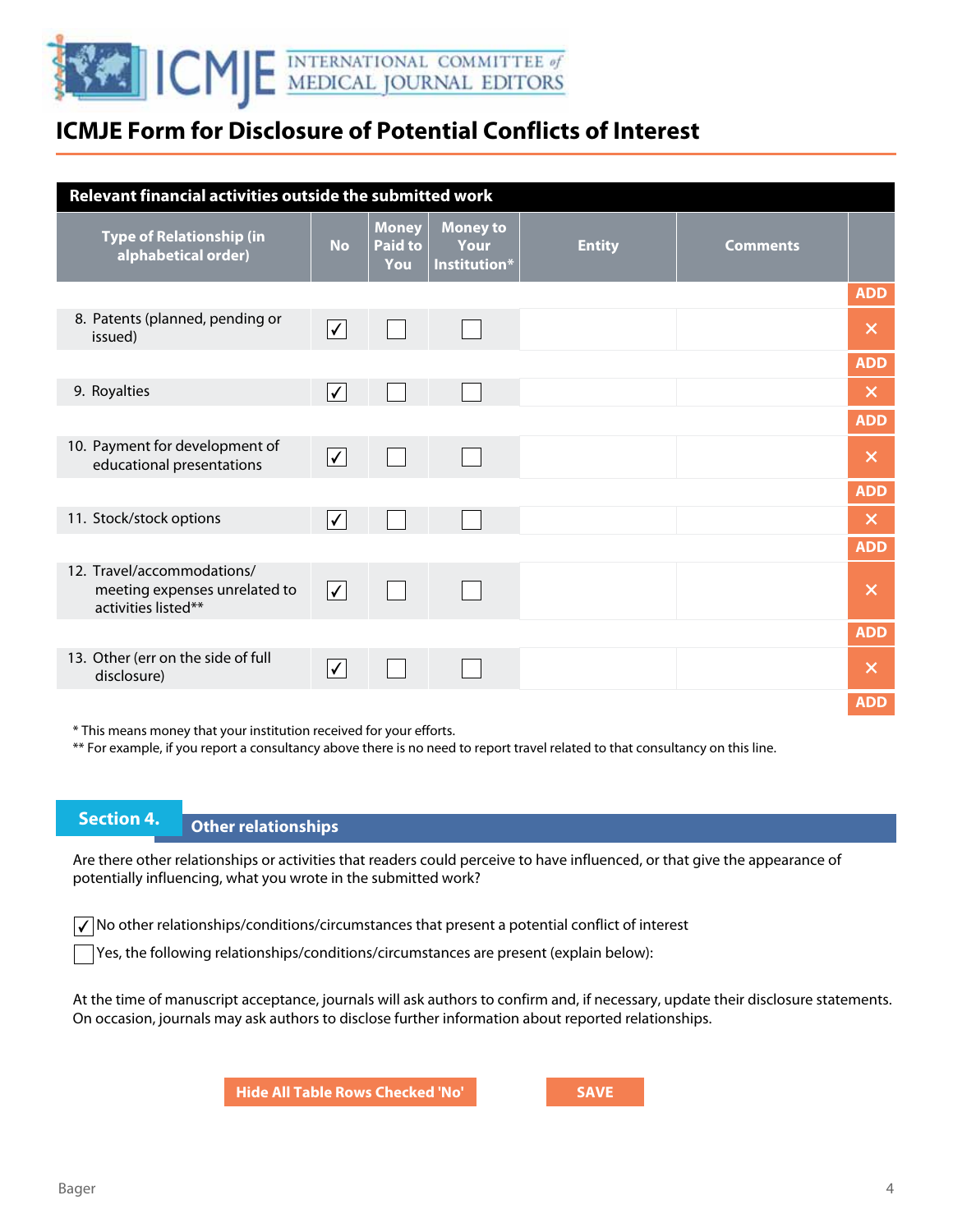

**Evaluation and Feedback**

Please visit http://www.icmje.org/cgi-bin/feedback to provide feedback on your experience with completing this form.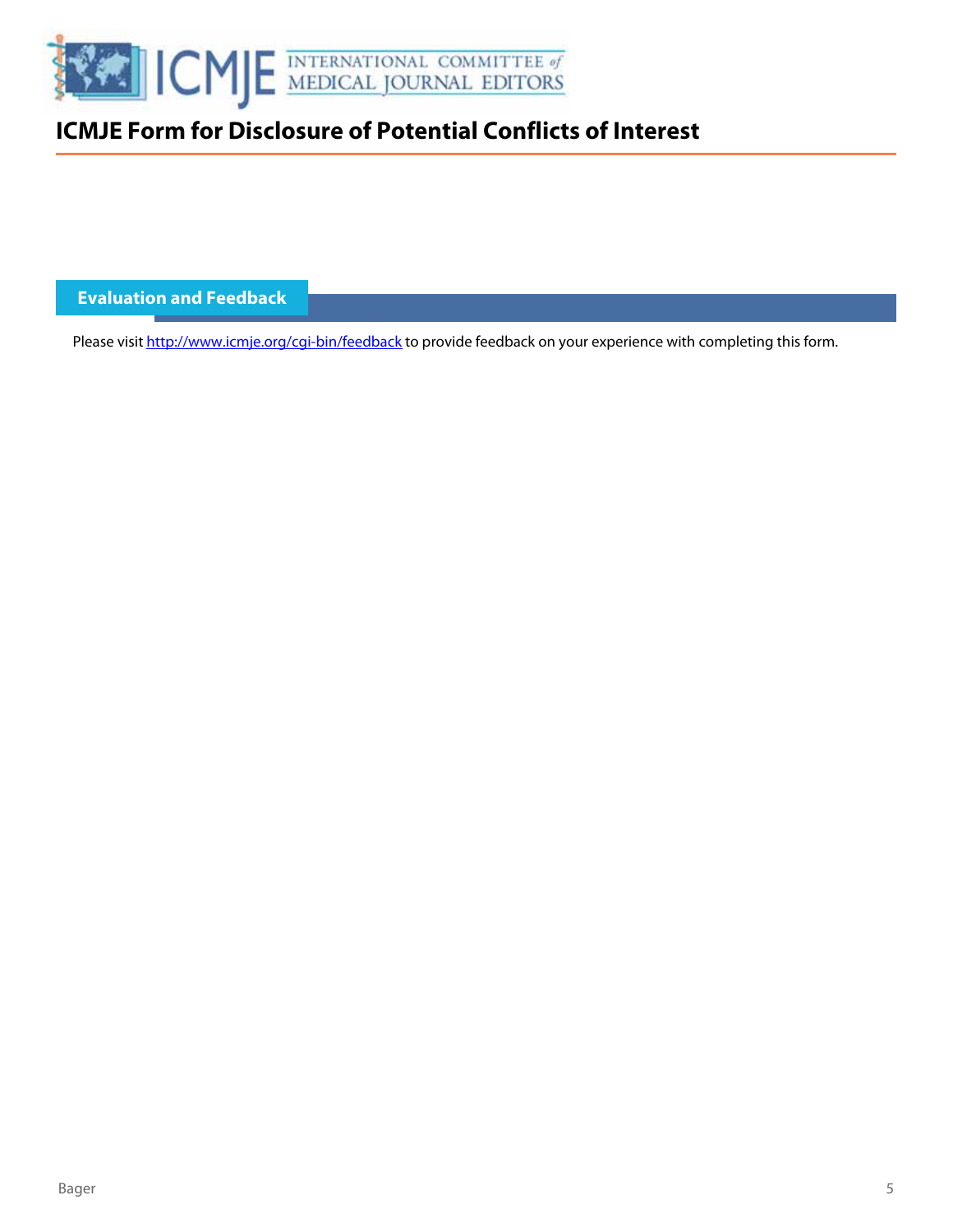

### **Instructions**

l

**The purpose of this form is to provide readers of your manuscript with information about your other interests that could influence how they receive and understand your work. The form is designed to be completed electronically and stored electronically. It contains programming that allows appropriate data display. Each author should submit a separate form and is responsible for the accuracy and completeness of the submitted information. The form is in four parts.** 

### **Identifying information. 1.**

Enter your full name. If you are NOT the corresponding author please check the box "no" and a space to enter the name of the corresponding author in the space that appears. Provide the requested manuscript information. Double-check the manuscript number and enter it.

### **The work under consideration for publication. 2.**

This section asks for information about the work that you have submitted for publication. The time frame for this reporting is that of the work itself, from the initial conception and planning to the present. The requested information is about resources that you received, either directly or indirectly (via your institution), to enable you to complete the work. Checking "No" means that you did the work without receiving any financial support from any third party -- that is, the work was supported by funds from the same institution that pays your salary and that institution did not receive third-party funds with which to pay you. If you or your institution received funds from a third party to support the work, such as a government granting agency, charitable foundation or commercial sponsor, check "Yes". The complete the appropriate boxes to indicate the type of support and whether the payment went to you, or to your institution, or both.

### **Relevant financial activities outside the submitted work. 3.**

This section asks about your financial relationships with entities in the bio-medical arena that could be perceived to influence,or that give the appearance of potentially influencing, what you wrote in the submitted work. You should disclose interactions with ANY entity that could be considered broadly relevant to the work. For example, if your article is about testing an epidermal growth factor receptor (EGFR) antagonist in lung cancer, you should report all associations with entities pursuing diagnostic or therapeutic strategies in cancer in general, not just in the area of EGFR or lung cancer.

Report all sources of revenue paid (or promised to be paid) directly to you or your institution on your behalf over the 36 months prior to submission of the work. This should include all monies from sources with relevance to the submitted work, not just monies from the entity that sponsored the research. Please note that your interactions with the work's sponsor that are outside the submitted work should also be listed here. If there is any question, it is usually better to disclose a relationship than not to do so.

For grants you have received for work outside the submitted work, you should disclose support ONLY from entities that could be perceived to be affected financially by the published work, such as drug companies, or foundations supported by entities that could be perceived to have a financial stake in the outcome. Public funding sources, such as government agencies, charitable foundations or academic institutions, need not be disclosed. For example, if a government agency sponsored a study in which you have been involved and drugs were provided by a pharmaceutical company, you need only list the pharmaceutical company.

### **Other relationships. 4.**

Use this section to report other relationships or activities that readers could perceive to have influenced, or that give the appearance of potentially influencing, what you wrote in the submitted work.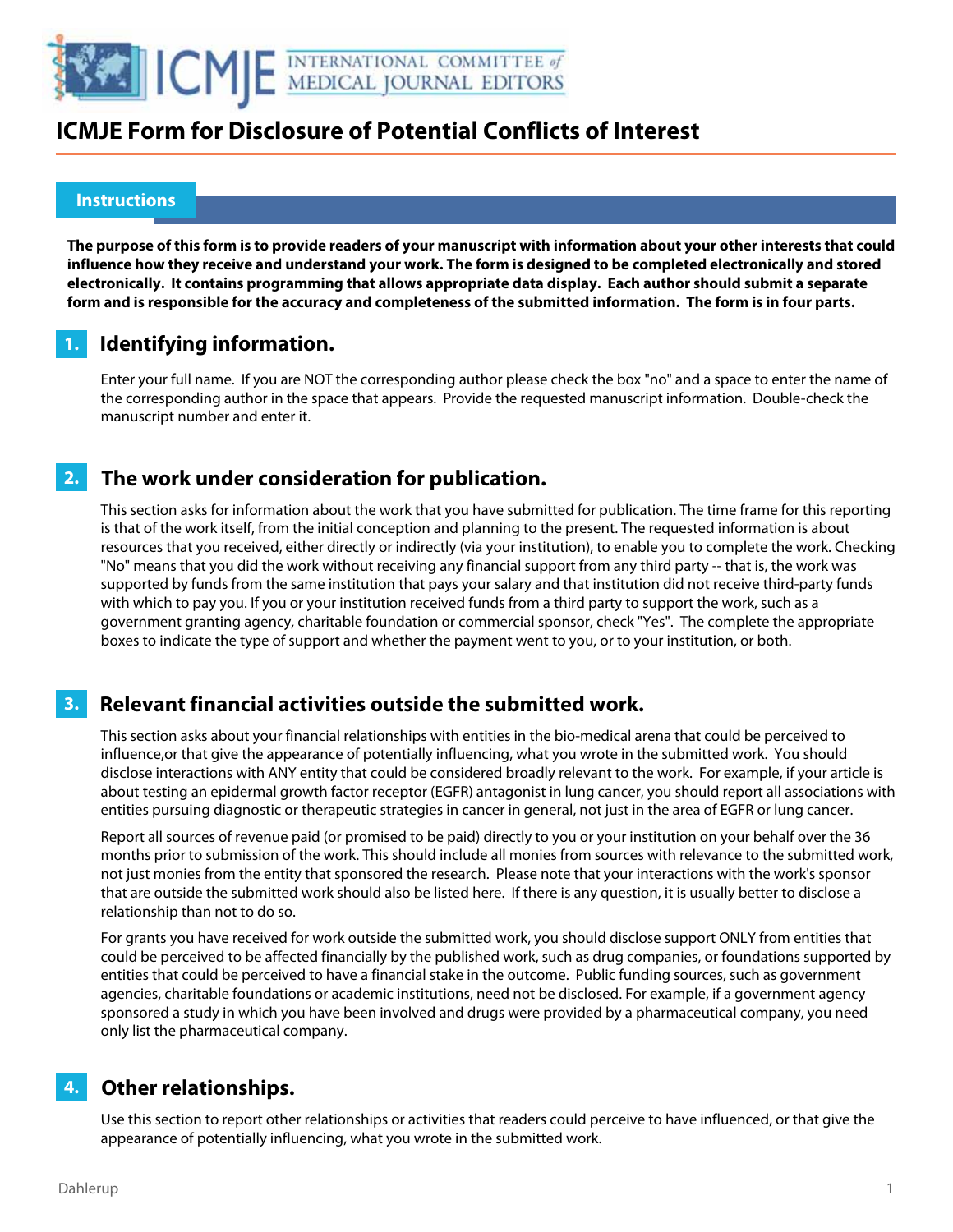

| <b>Section 1.</b>                    | <b>Identifying Information</b> |                                    |                                                                                                |                                                    |
|--------------------------------------|--------------------------------|------------------------------------|------------------------------------------------------------------------------------------------|----------------------------------------------------|
| 1. Given Name (First Name)<br>Jens   |                                | 2. Surname (Last Name)<br>Dahlerup |                                                                                                | 3. Effective Date (07-August-2008)<br>07-June-2012 |
| 4. Are you the corresponding author? |                                | $\sqrt{ NQ}$<br>Yes                | Corresponding Author's Name<br>Palle Bager                                                     |                                                    |
| 5. Manuscript Title                  |                                |                                    | Frequency of iron substitution and anemia at discharge from a Danish upper GI bleeding centre. |                                                    |

6. Manuscript Identifying Number (if you know it)

# **The Work Under Consideration for Publication**

Did you or your institution at any time receive payment or services from a third party for any aspect of the submitted work (including but not limited to grants, data monitoring board, study design, manuscript preparation, statistical analysis, etc…)?

| The Work Under Consideration for Publication                                                                                                     |                                 |                                       |                                         |                       |            |                       |  |  |
|--------------------------------------------------------------------------------------------------------------------------------------------------|---------------------------------|---------------------------------------|-----------------------------------------|-----------------------|------------|-----------------------|--|--|
| <b>Type</b>                                                                                                                                      | <b>No</b>                       | <b>Money</b><br><b>Paid</b><br>to You | <b>Money to</b><br>Your<br>Institution* | <b>Name of Entity</b> | Comments** |                       |  |  |
| 1. Grant                                                                                                                                         | $ \mathcal{V} $                 |                                       |                                         |                       |            | $\times$              |  |  |
|                                                                                                                                                  |                                 |                                       |                                         |                       |            | <b>ADD</b>            |  |  |
| 2. Consulting fee or honorarium                                                                                                                  | $ \mathcal{V} $                 |                                       |                                         |                       |            | $\times$              |  |  |
|                                                                                                                                                  |                                 |                                       |                                         |                       |            | <b>ADD</b>            |  |  |
| 3. Support for travel to meetings for<br>the study or other purposes                                                                             | $\overline{\blacktriangledown}$ |                                       |                                         |                       |            | $\times$              |  |  |
|                                                                                                                                                  |                                 |                                       |                                         |                       |            | <b>ADD</b>            |  |  |
| 4. Fees for participation in review<br>activities such as data monitoring<br>boards, statistical analysis, end<br>point committees, and the like | $\boxed{\checkmark}$            |                                       |                                         |                       |            | $\times$              |  |  |
|                                                                                                                                                  |                                 |                                       |                                         |                       |            | <b>ADD</b>            |  |  |
| 5. Payment for writing or reviewing<br>the manuscript                                                                                            | $\boxed{\checkmark}$            |                                       |                                         |                       |            | $\boldsymbol{\times}$ |  |  |
|                                                                                                                                                  |                                 |                                       |                                         |                       |            | <b>ADD</b>            |  |  |
| 6. Provision of writing assistance,<br>medicines, equipment, or<br>administrative support                                                        | $\blacktriangledown$            |                                       |                                         |                       |            | $\times$              |  |  |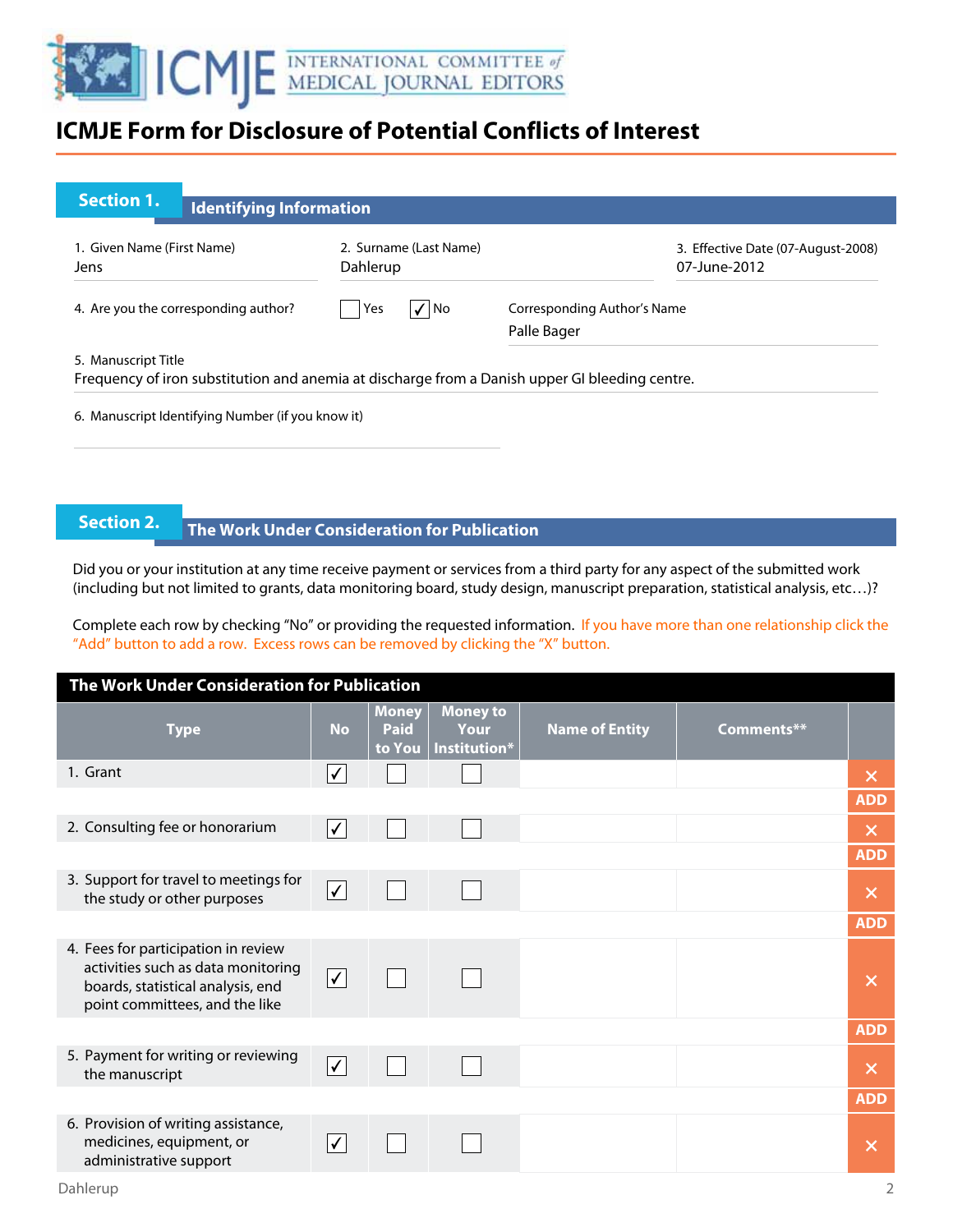

| The Work Under Consideration for Publication |             |           |              |                                                                                                                                      |                       |            |            |  |  |
|----------------------------------------------|-------------|-----------|--------------|--------------------------------------------------------------------------------------------------------------------------------------|-----------------------|------------|------------|--|--|
|                                              | <b>Type</b> | <b>No</b> | <b>Money</b> | Money to<br>$\begin{array}{ c c } \hline \texttt{Pad} & \texttt{Your} \\ \hline \texttt{to You} & \texttt{Institution*} \end{array}$ | <b>Name of Entity</b> | Comments** |            |  |  |
|                                              |             |           |              |                                                                                                                                      |                       |            | <b>ADD</b> |  |  |
| 7. Other                                     |             |           |              |                                                                                                                                      |                       |            | $\times$   |  |  |
|                                              |             |           |              |                                                                                                                                      |                       |            | <b>ADD</b> |  |  |

\* This means money that your institution received for your efforts on this study.

\*\* Use this section to provide any needed explanation.

### **Section 3.** Relevant financial activities outside the submitted work.

Place a check in the appropriate boxes in the table to indicate whether you have financial relationships (regardless of amount of compensation) with entities as described in the instructions. Use one line for each entity; add as many lines as you need by clicking the "Add +" box. You should report relationships that were present during the 36 months prior to submission.

| Relevant financial activities outside the submitted work         |                      |                                       |                                         |                  |                                                   |                           |  |  |
|------------------------------------------------------------------|----------------------|---------------------------------------|-----------------------------------------|------------------|---------------------------------------------------|---------------------------|--|--|
| <b>Type of Relationship (in</b><br>alphabetical order)           | <b>No</b>            | <b>Money</b><br><b>Paid to</b><br>You | <b>Money to</b><br>Your<br>Institution* | <b>Entity</b>    | <b>Comments</b>                                   |                           |  |  |
| 1. Board membership                                              | $\blacktriangledown$ |                                       |                                         |                  |                                                   | $\times$                  |  |  |
|                                                                  |                      |                                       |                                         |                  |                                                   | <b>ADD</b>                |  |  |
| 2. Consultancy                                                   | $\checkmark$         |                                       |                                         |                  |                                                   | $\boldsymbol{\mathsf{x}}$ |  |  |
|                                                                  |                      |                                       |                                         |                  |                                                   | <b>ADD</b>                |  |  |
| 3. Employment                                                    | $\blacktriangledown$ |                                       |                                         |                  |                                                   | $\boldsymbol{\mathsf{x}}$ |  |  |
|                                                                  |                      |                                       |                                         |                  |                                                   | <b>ADD</b>                |  |  |
| 4. Expert testimony                                              | $\checkmark$         |                                       |                                         |                  |                                                   | $\times$                  |  |  |
|                                                                  |                      |                                       |                                         |                  |                                                   | <b>ADD</b>                |  |  |
| 5. Grants/grants pending                                         |                      |                                       | $\blacktriangledown$                    | Vifor RenaPharma | unrestricted grant<br>regarding IBD and<br>anemia | $\boldsymbol{\mathsf{x}}$ |  |  |
|                                                                  |                      |                                       |                                         |                  |                                                   | <b>ADD</b>                |  |  |
| 6. Payment for lectures including<br>service on speakers bureaus |                      | $ \mathcal{V} $                       |                                         | Vifor RenaPharma | lecture                                           | $\times$                  |  |  |
| 6. Payment for lectures including<br>service on speakers bureaus |                      | $\checkmark$                          |                                         | Abbots           | lecture                                           | $\times$                  |  |  |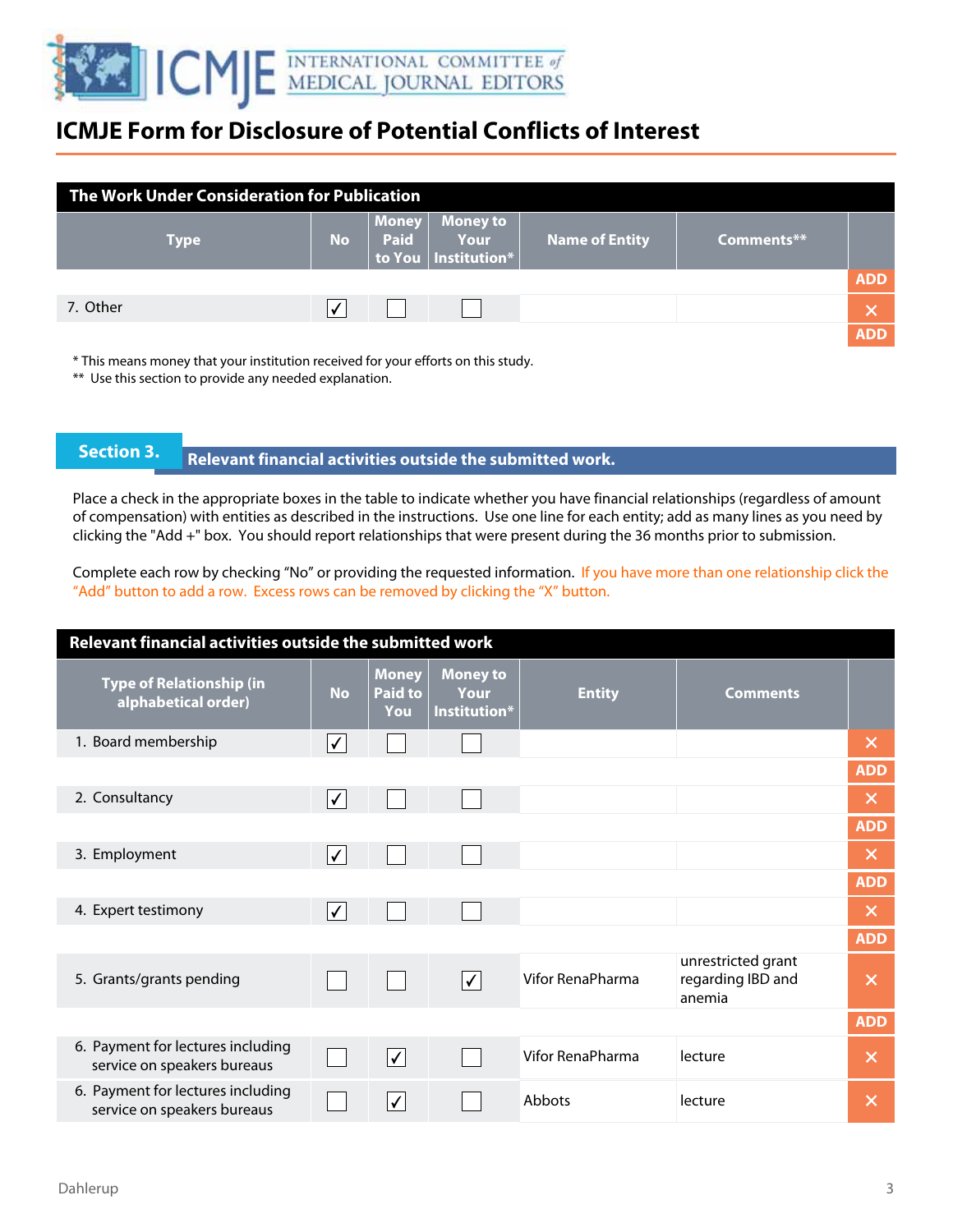

| Relevant financial activities outside the submitted work                           |                                |                                       |                                         |               |                                                             |                       |  |  |
|------------------------------------------------------------------------------------|--------------------------------|---------------------------------------|-----------------------------------------|---------------|-------------------------------------------------------------|-----------------------|--|--|
| <b>Type of Relationship (in</b><br>alphabetical order)                             | <b>No</b>                      | <b>Money</b><br><b>Paid to</b><br>You | <b>Money to</b><br>Your<br>Institution* | <b>Entity</b> | <b>Comments</b>                                             |                       |  |  |
|                                                                                    |                                |                                       |                                         |               |                                                             | <b>ADD</b>            |  |  |
| 7. Payment for manuscript<br>preparation                                           | $ \boldsymbol{\checkmark} $    |                                       |                                         |               |                                                             | ×                     |  |  |
|                                                                                    |                                |                                       |                                         |               |                                                             | <b>ADD</b>            |  |  |
| 8. Patents (planned, pending or<br>issued)                                         | $\vert\blacktriangledown\vert$ |                                       |                                         |               |                                                             | $\times$              |  |  |
|                                                                                    |                                |                                       |                                         |               |                                                             | <b>ADD</b>            |  |  |
| 9. Royalties                                                                       | $\blacktriangledown$           |                                       |                                         |               |                                                             | $\times$              |  |  |
|                                                                                    |                                |                                       |                                         |               |                                                             | <b>ADD</b>            |  |  |
| 10. Payment for development of<br>educational presentations                        | $\vert \checkmark \vert$       |                                       |                                         |               |                                                             | $\times$              |  |  |
|                                                                                    |                                |                                       |                                         |               |                                                             | <b>ADD</b>            |  |  |
| 11. Stock/stock options                                                            | $\blacktriangledown$           |                                       |                                         |               |                                                             | $\boldsymbol{\times}$ |  |  |
|                                                                                    |                                |                                       |                                         |               |                                                             | <b>ADD</b>            |  |  |
| 12. Travel/accommodations/<br>meeting expenses unrelated to<br>activities listed** | $\vert\blacktriangledown\vert$ |                                       |                                         |               |                                                             | $\times$              |  |  |
|                                                                                    |                                |                                       |                                         |               |                                                             | <b>ADD</b>            |  |  |
| 13. Other (err on the side of full<br>disclosure)                                  |                                |                                       | $\overline{\blacktriangledown}$         | Abbots        | Principal investigator in<br>randomized controlled<br>trial | $\times$              |  |  |
| 13. Other (err on the side of full                                                 |                                |                                       |                                         |               | Principal investigator in                                   |                       |  |  |
| disclosure)                                                                        |                                |                                       | $ \boldsymbol\checkmark $               | Pharmacosmos  | randomized controlled<br>trial                              | $\times$              |  |  |
| 13. Other (err on the side of full<br>disclosure)                                  |                                |                                       | $\checkmark$                            | Centocor      | Principal investigator in<br>randomized controlled<br>trial | $\times$              |  |  |
| 13. Other (err on the side of full<br>disclosure)                                  |                                |                                       | $ \mathcal{V} $                         | Janssen       | Principal investigator in<br>randomized controlled<br>trial | $\pmb{\times}$        |  |  |
| 13. Other (err on the side of full<br>disclosure)                                  |                                |                                       | $ \checkmark $                          | Pfizer        | Principal investigator in<br>randomized controlled<br>trial | $\pmb{\times}$        |  |  |
|                                                                                    |                                |                                       |                                         |               |                                                             | <b>ADD</b>            |  |  |

\* This means money that your institution received for your efforts.

\*\* For example, if you report a consultancy above there is no need to report travel related to that consultancy on this line.